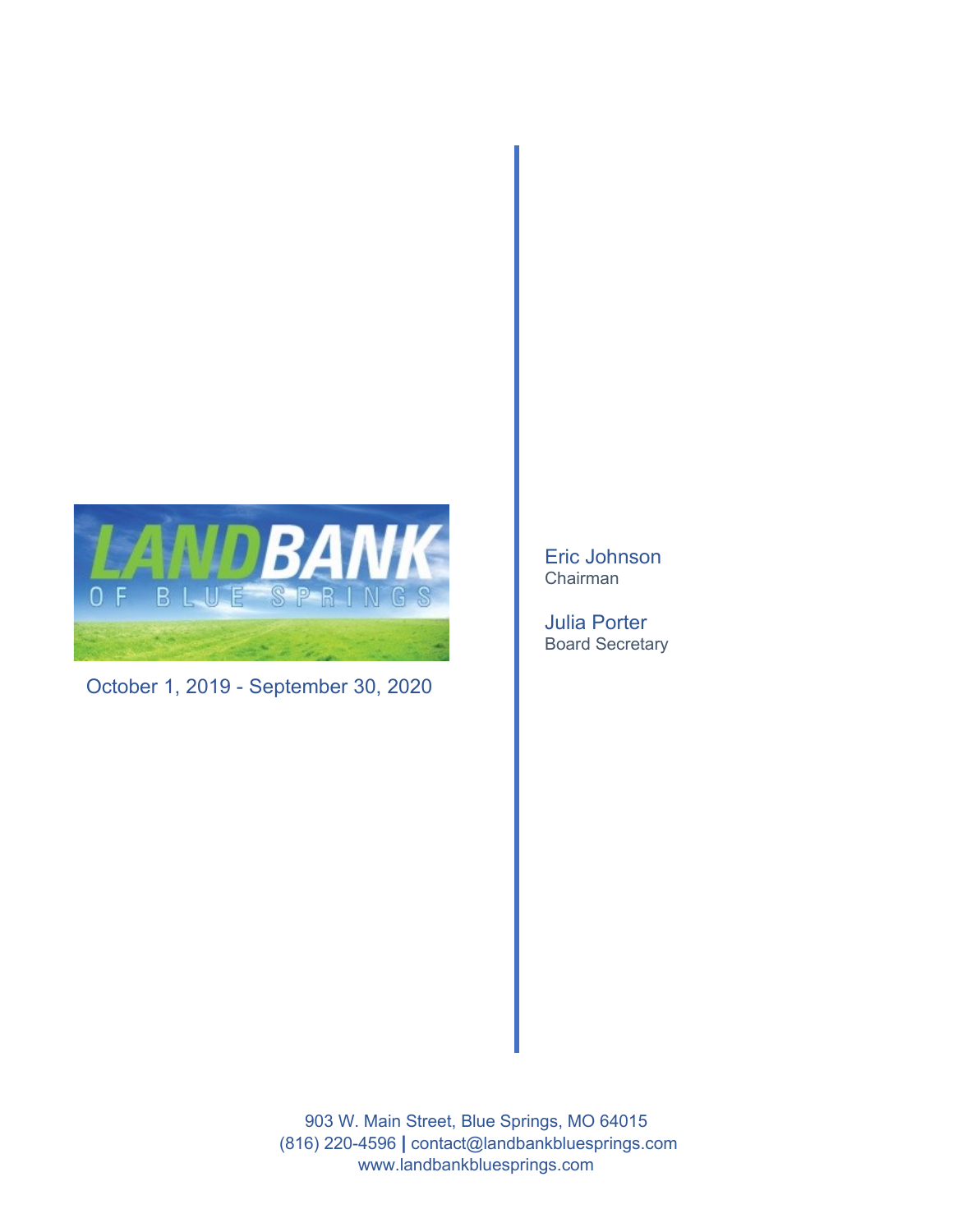# TABLE OF CONTENTS

\*Land Bank Parcel Number refers to the year and order in which the Land Bank acquired the parcel. The first four digits are the year the parcel was received. The next two digits were assigned by the Land Bank for easier tracking. The rest of the number is the Parcel Number assigned by Jackson County.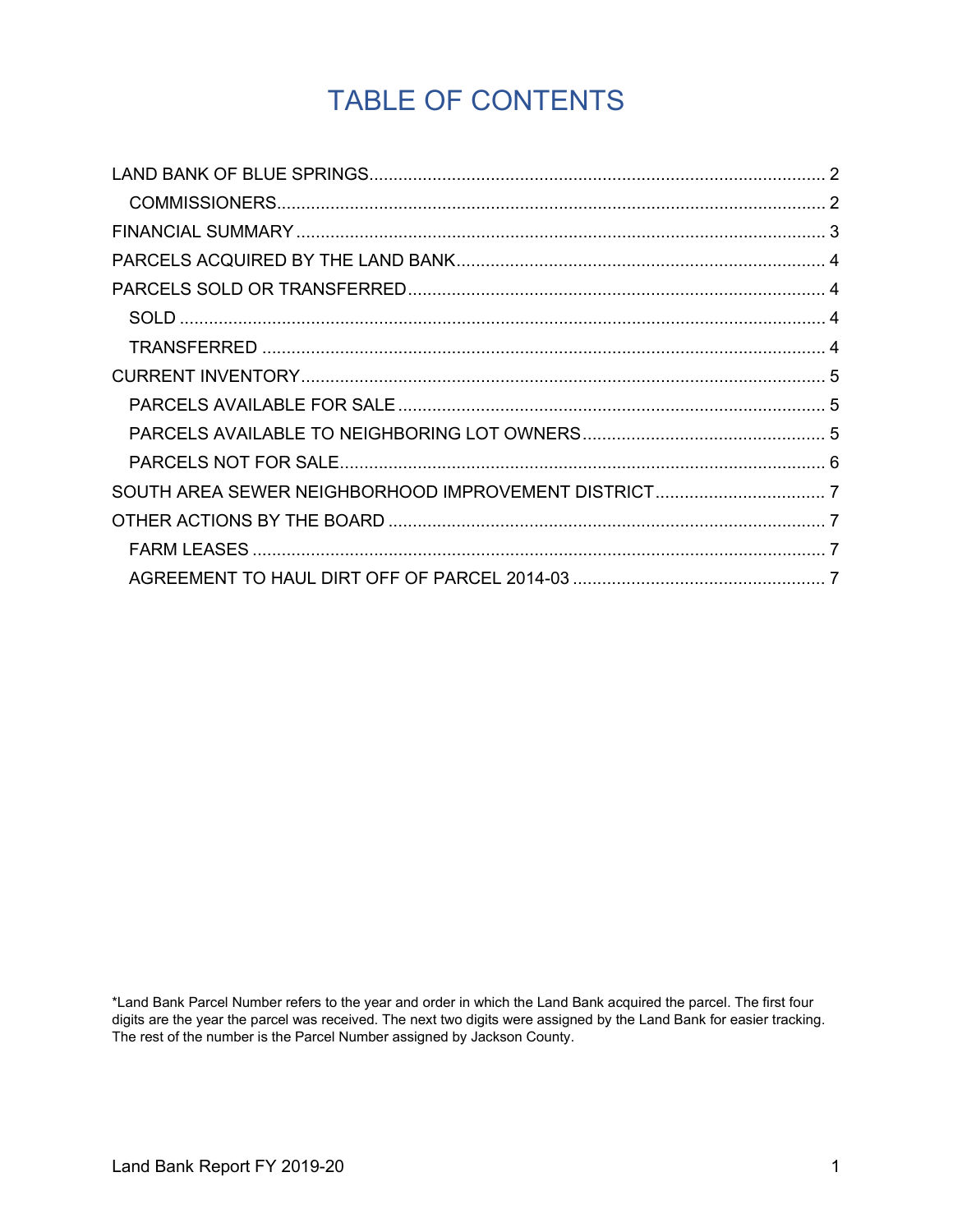## <span id="page-2-0"></span>LAND BANK OF BLUE SPRINGS

The purpose of the Land Bank of Blue Springs is to return non-revenue-generating and non-taxproducing land to usefulness. The land bank agency is composed of a Board of Commissioners consisting of five members, all of whom are residents of Blue Springs. Three commissioners are appointed by the Mayor of Blue Springs, one commissioner is appointed by Jackson County, and the other commissioner is appointed by the School District.

Missouri Land Bank Legislation, which became effective August 28, 2012, authorized any municipality located within a county that had a land trust operating on January 1, 2012, to create a land bank agency. That legislation also provided that any property owned by the county's land trust would be transferred to the newly created land bank agency as soon as possible after its formation.

On March 4, 2013, the City of Blue Springs passed Ordinance No. 4429 creating the Land Bank of Blue Springs. Properties in Blue Springs held by the Jackson County Land Trust due to nonpayment of back taxes were transferred to the Land Bank of Blue Springs. All properties sold for back taxes where the bid was not sufficient to pay the judgment are transferred to the Land Bank rather than the Jackson County Land Trust.

The Board adopted Policies and Procedures for the Acquisition and Disposal of properties. These guidelines are used to determine which properties are offered for sale, the requirements for offers and how offers are evaluated.

The Land Bank entered into an Intergovernmental Agreement with the City of Blue Springs on August 5, 2013 with the initial term of the Agreement ending on September 30, 2016. Since this time, the City and Land Bank have been operating based on the terms of this agreement. The Land Bank Board of Commissioners approved a new Intergovernmental Agreement on September 16, 2019 with the term of the Agreement ending on September 30, 2022.

The South Area Sewer Neighborhood Improvement District (NID) was formed after the annexation of approximately 1,500 acres of undeveloped property into the corporate limits of the City of Blue Springs. The purpose of the NID is to provide funding to build sewer infrastructure that would enable the area to be developed. The City issued 20-year NID Bonds in 2009 to be repaid through special assessments on the properties. Growth and development in the NID decreased significantly when the recession started in 2008. In some cases, the taxes and NID special assessments went unpaid and the properties were transferred to the Land Bank.

This report includes a summary of the actions taken by the Land Bank of Blue Springs from October 1, 2019 through September 30, 2020.

#### <span id="page-2-1"></span>**COMMISSIONERS**

**SCHOOL DISTRICT APPOINTEE: Kirk Sampson,** August 2018 – Present, Treasurer

**COUNTY APPOINTEE: James Fairbanks,** January 2017 - Present

#### **MAYORAL APPOINTEES:**

**Eric Johnson,** May 2013 – Present, Chair **James (Jim) May,** May 2013 – Present, Vice Chair **Tracy White-Baldridge,** May 2016 - Present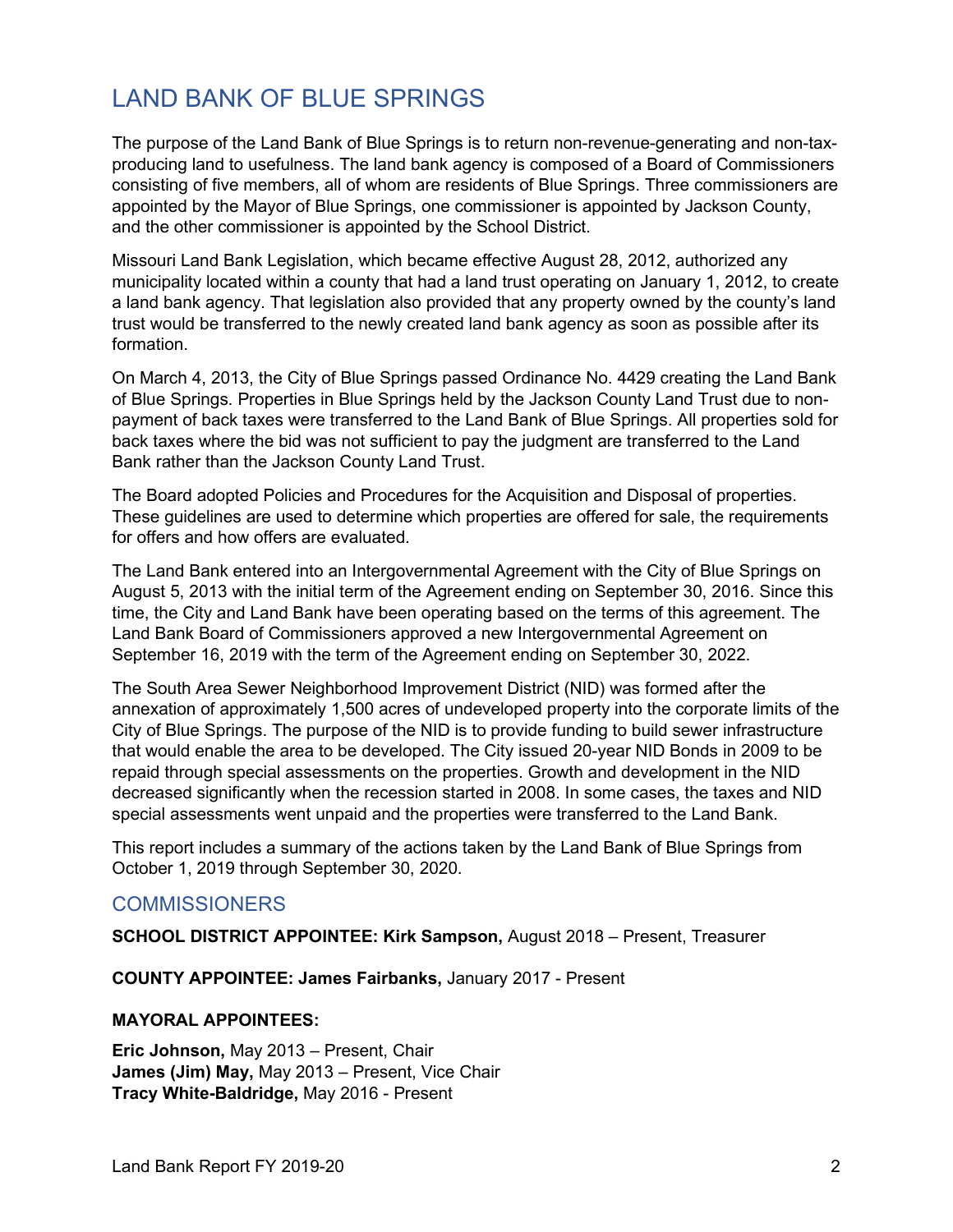## <span id="page-3-0"></span>FINANCIAL SUMMARY

| <b>Blue Springs Land Bank Trust Agency - Statement of Changes in Net</b>      |               |                          |                        |                         |           |
|-------------------------------------------------------------------------------|---------------|--------------------------|------------------------|-------------------------|-----------|
| <b>Position</b>                                                               |               |                          |                        |                         |           |
| <b>Additions</b>                                                              | 2020          | 2019                     | 2018                   | 2017                    | 2016      |
| Property taxes<br>Contributions and<br>donations from private<br>sources      | \$<br>48,835  | \$<br>106,408<br>890,000 | \$<br>78,820<br>93,731 | \$<br>74,986<br>224,676 | \$        |
| Gain on sale of capital<br>assets                                             | 232,024       |                          |                        |                         | 330,234   |
| Interest income                                                               | 1,444         | 11,613                   | 993                    | 389                     |           |
| Other income                                                                  | 12,864        | 20,610                   | 7,220                  |                         |           |
| <b>Total additions</b>                                                        | 295,167       | 1,028,631                | 180,764                | 300,051                 | 330,234   |
| <b>Deductions</b>                                                             |               |                          |                        |                         |           |
| Administrative expenses<br>Remittance of special<br>assessment collections to | 18,168        | 62,645                   | 4,769                  | 4,768                   | 630       |
| Sewer Fund                                                                    | 686,931       | 538,102                  | 74,513                 | 70,783                  | 349,039   |
| Loss on sale of capital<br>assets                                             | 53,112        | 71,379                   | 133,214                | 9                       |           |
| <b>Total deductions</b>                                                       | 758,211       | 672,126                  | 212,496                | 75,560                  | 349,669   |
| Change in net position                                                        | (463, 044)    | 356,505                  | (31, 732)              | 224,491                 | (19, 435) |
| Net position, beginning                                                       | 795,867       | 439,362                  | 471,094                | 246,603                 | 266,038   |
| Net position, ending                                                          | 332,823<br>\$ | 795,867<br>\$            | 439,362<br>\$          | \$471,094               | \$246,603 |

The Land Bank is audited as part of the City's annual audit and is reported as a Trust Fund within the City's financial statements. Each year, a budget is prepared and presented to the Board for adoption. Throughout the year, quarterly financial statements are reviewed by the Board and included on the meeting agendas for discussion.

Properties that are transferred to the Land Bank from Jackson County are recorded at the market value the County has listed at the time of the transfer. The gain or loss on sale of property is calculated as the difference between the property's sales price and the market value of the property as determined by the County.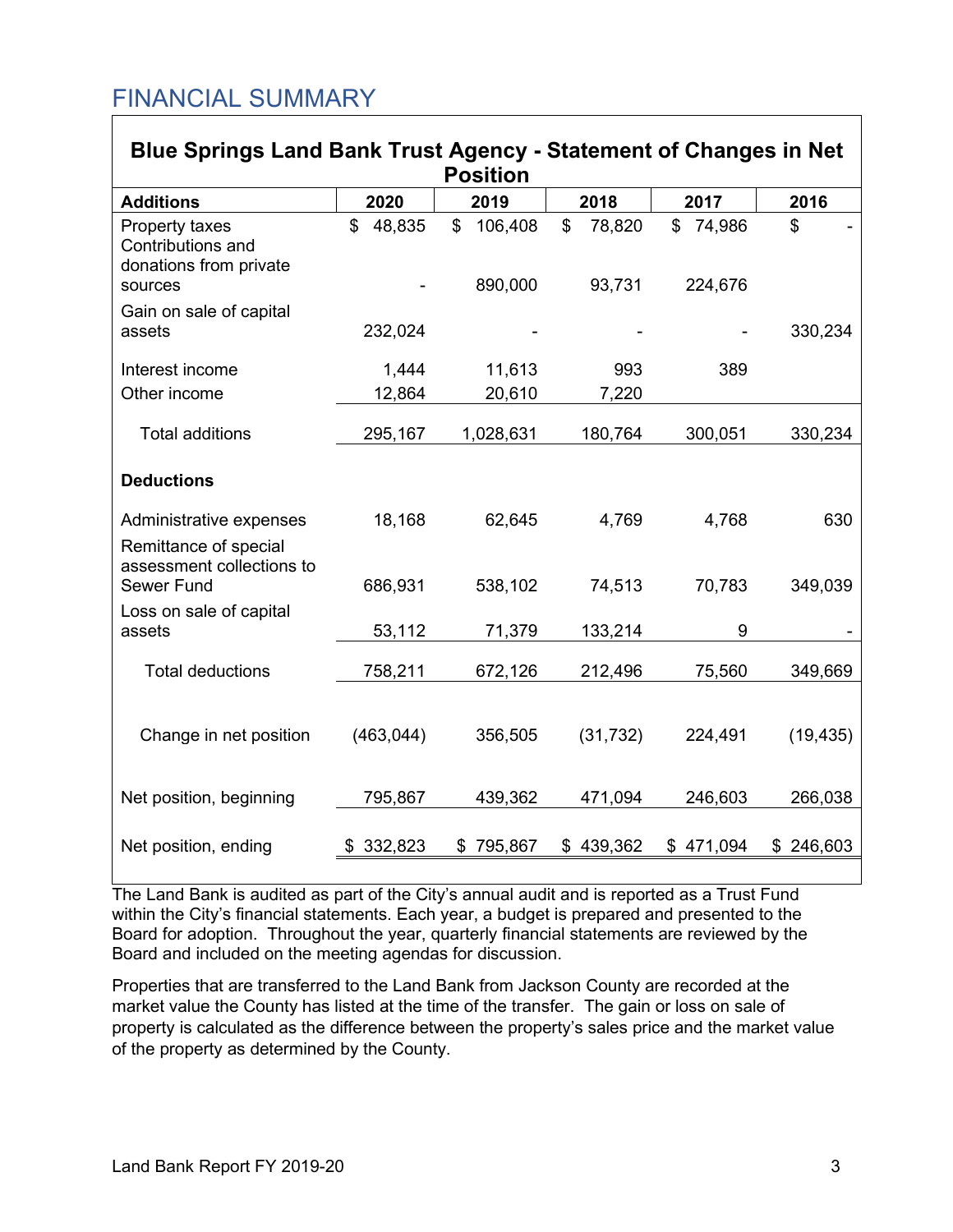## <span id="page-4-0"></span>PARCELS ACQUIRED BY THE LAND BANK

No parcels were acquired by the Land Bank in FY 2019-20.

## <span id="page-4-1"></span>PARCELS SOLD OR TRANSFERRED

### <span id="page-4-2"></span>**SOLD**

The Land Bank of Blue Springs has sold two properties in FY 2019-20. Below is a summary of each property sold:

| <b>Land Bank Parcel Number</b>   | <b>Purchaser</b>                                     | Size/<br><b>Price per Acre</b> | <b>Purchase</b><br><b>Price</b> |
|----------------------------------|------------------------------------------------------|--------------------------------|---------------------------------|
| 2013-20-35-820-20-17-00-0-00-000 | <b>Sarah Paradis</b>                                 | 32,372 Sq. Ft /<br>\$2,691.21  | \$2,000                         |
| 2016-06-41-940-99-01-01-0-00-000 | <b>Rausch Coleman</b><br>Homes dba Kansas<br>LD, LLC | 20 Acres /<br>\$11,500         | \$230,000                       |
| <b>Total</b>                     |                                                      |                                | \$232,000                       |

#### **2013-20-820-20-17-00-0-00-000**

Purchaser: Sarah Paradis Area: Apple Valley Subdivision Purchase Price: \$2,000 Sold on May 28, 2020 NID Assessment: N/A

#### **2016-06-41-940-99-01-01-0-00-000**

Purchaser: Rausch Coleman Homes dba Kansas LD, LLC Area: Chapman Farms Purchase Price: \$230,000 Closed on July 1, 2020 NID Assessment: \$67,763.77 through and including the year 2029 \*2016-06 was purchased in two sections with the first 20 Acres outlined above, and the remaining 40 Acres set to close in FY 2020-21



#### <span id="page-4-3"></span>**TRANSFERRED**

The Land Bank of Blue Springs did not transfer property in 2020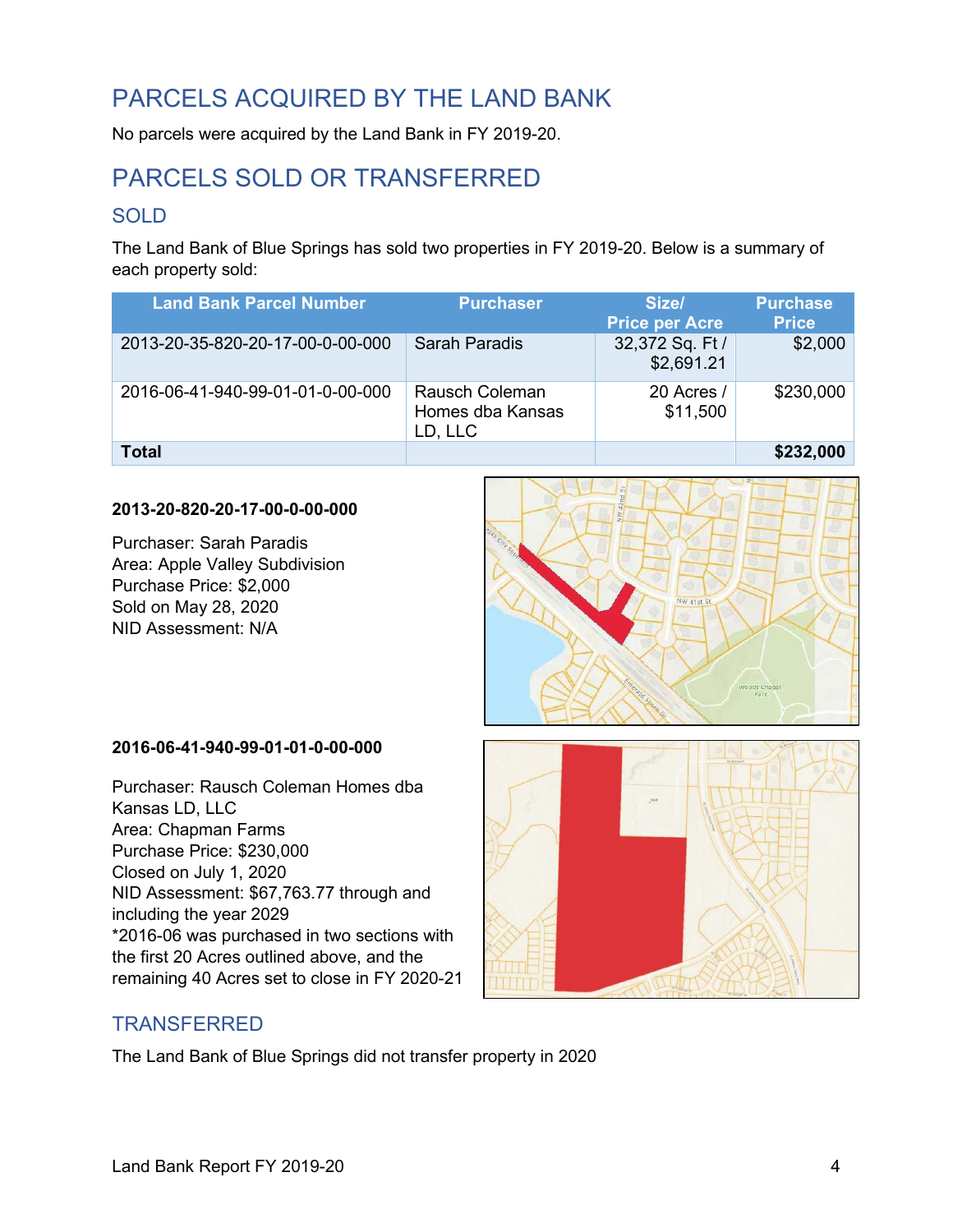### <span id="page-5-0"></span>CURRENT INVENTORY

There are currently eight parcels in the Land Bank inventory that are listed as For Sale, there are 16 parcels that are available to neighboring lot owners, and there are ten parcels listed as Not for Sale.

### <span id="page-5-1"></span>PARCELS AVAILABLE FOR SALE

| <b>Land Bank Parcel Number</b>   | <b>Status</b> | <b>Area</b>                  | <b>Size</b>        |
|----------------------------------|---------------|------------------------------|--------------------|
| 2013-06-35-440-05-42-00-0-00-000 | For Sale      | <b>Creek Side</b><br>Estates | 1.01 Acres         |
| 2014-03-54-410-99-10-00-0-00-000 | For Sale      | Chapman<br>Farms - NID       | 3.83 Acres         |
| 2014-04-54-420-06-99-00-0-00-000 | For Sale      | Chapman<br>Farms - NID       | <b>12.14 Acres</b> |
| 2014-05-54-420-98-03-01-0-00-000 | For Sale      | Chapman<br>Farms - NID       | <b>17.19 Acres</b> |
| 2017-03-41-700-03-03-00-0-00-000 | For Sale      | Chapman<br>Farms - NID       | 29.63 Acres        |
| 2017-04-54-100-02-03-00-0-00-000 | For Sale      | Chapman<br>Farms - NID       | 38.73 Acres        |
| 2017-05-54-200-01-08-00-0-00-000 | For Sale      | Chapman<br>Farms - NID       | 94.59 Acres        |
| 2017-06-54-200-04-10-00-0-00-000 | For Sale      | Chapman<br>Farms - NID       | 58.28 Acres        |

### <span id="page-5-2"></span>PARCELS AVAILABLE TO NEIGHBORING LOT OWNERS

| <b>Land Bank Parcel Number</b>   | <b>Status</b>                                         | <b>Area</b>                           | <b>Size</b>   |
|----------------------------------|-------------------------------------------------------|---------------------------------------|---------------|
| 2013-01-35-140-11-02-01-0-00-000 | Available to<br>Neighboring Lot<br>Owners             | Heatherwood                           |               |
| 2013-03-35-410-11-04-00-0-00-000 | Available to HOA -<br><b>Storm Detention</b><br>Tract | <b>Nantucket</b>                      | 16,141 Sq. Ft |
| 2013-04-35-430-03-39-00-0-00-000 | Available to<br>Neighboring Lot<br>Owners             | Kingsridge<br>West                    | 9,296 Sq. Ft  |
| 2013-07-35-510-06-12-01-0-00-000 | Available to<br>Neighboring Lot<br>Owners             | <b>Blue Springs</b><br>Ford, 1st Plat | 10,445 Sq. Ft |
| 2013-08-35-540-01-01-01-0-00-000 | Available to<br>Neighboring Lot<br>Owners             | Kingsridge                            | 10,315 Sq. Ft |
| 2013-09-35-610-04-68-00-0-00-000 | Available to<br>Neighboring Lot<br>Owners or HOA      | Weatherstone<br>West                  | 8,223 Sq. Ft  |
| 2013-22-36-240-08-69-00-0-00-000 | Available to<br>Neighboring Lot<br>Owners or HOA      | The Moors                             | 24,085 Sq. Ft |
| 2013-23-36-320-09-78-00-0-00-000 | Available to<br>Neighboring Lot<br>Owners or HOA      | Sherwood<br>Village                   | 2,766 Sq. Ft  |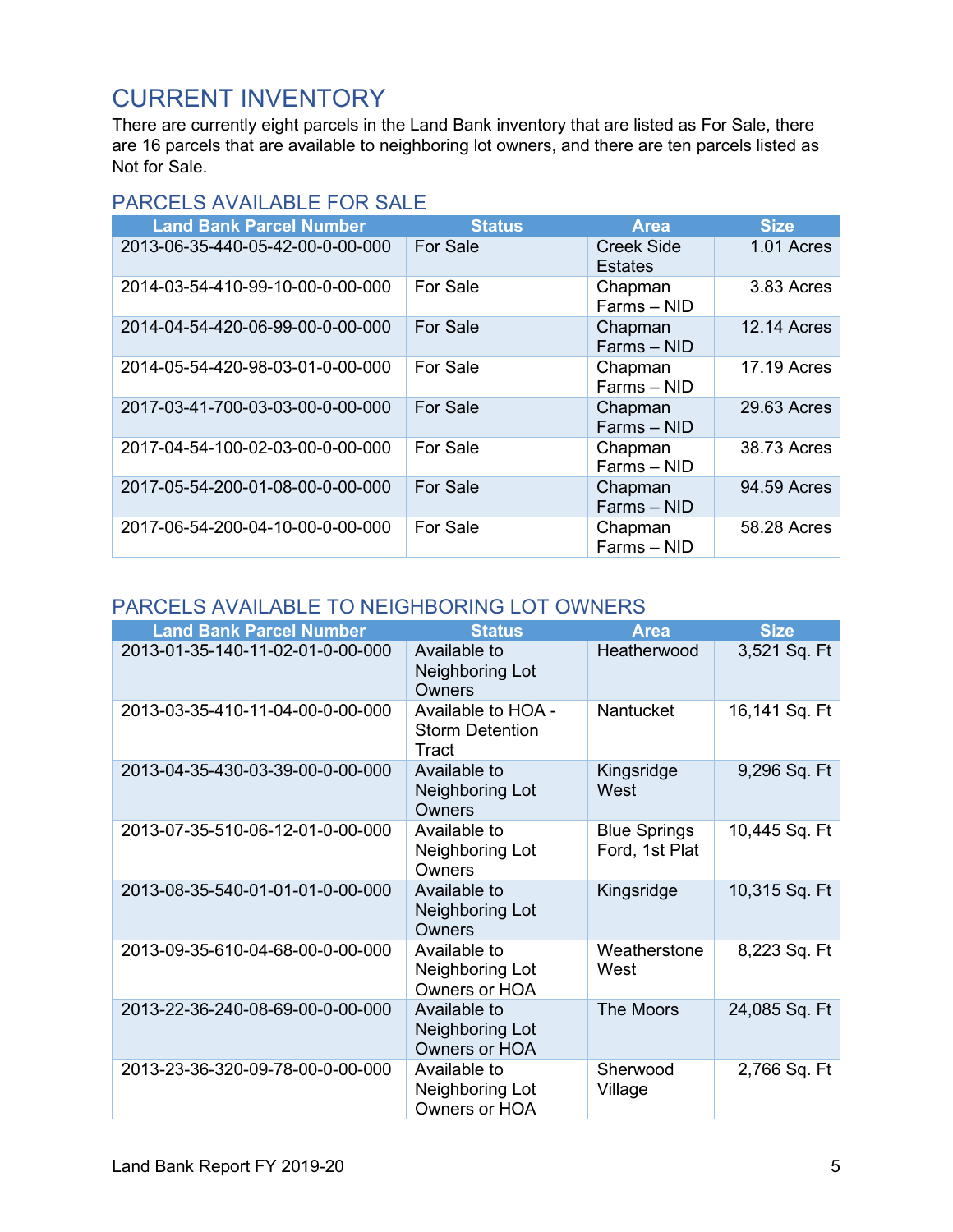| 2013-33-41-310-18-37-02-0-00-000 | <b>Manor South</b><br>Available to<br>Neighboring Lot<br>Owners                                                                                                      |                              | 410 Sq. Ft    |
|----------------------------------|----------------------------------------------------------------------------------------------------------------------------------------------------------------------|------------------------------|---------------|
| 2013-36-42-120-08-49-00-0-00-000 | Available to<br>Neighboring Lot<br>Owners                                                                                                                            | <b>Plaza Estates</b><br>West | 459 Sq. Ft    |
| 2013-37-42-610-03-84-01-0-00-000 | Available to<br>Neighboring Lot<br>Owners                                                                                                                            | <b>Stonecreek</b>            | $1$ Sq. Ft    |
| 2015-01-36-130-26-04-00-0-00-000 | Property has storm<br>detention and a<br>sewer lift station.<br>When the station is<br>abandoned it can be<br>sold to an adjacent<br>property owner or<br><b>HOA</b> | Summerfield<br>East          | 7,378 Sq. Ft  |
| 2015-02-41-410-17-20-01-0-00-000 | Available to<br>Neighboring Lot<br>Owners                                                                                                                            | Village<br>Woods             | 5,266 Sq. Ft  |
| 2016-02-36-910-16-27-02-0-00-000 | Available to<br>Neighboring Lot<br>Owners                                                                                                                            | <b>Sunny Side</b><br>Slopes  | 466 Sq. Ft    |
| 2017-01-35-610-03-17-00-0-00-000 | Available to<br>Neighboring Lot<br>Owners                                                                                                                            | Weatherstone                 | 436 Sq. Ft    |
| 2017-02-36-340-15-25-00-0-00-000 | Detention Basin -<br>could be sold to<br>neighbors for green<br>space                                                                                                | <b>Brittany Place</b>        | 30,492 Sq. Ft |

### <span id="page-6-0"></span>PARCELS NOT FOR SALE

The Land Bank Board of Commissioners and staff reviewed parcels in the current inventory and determined that several parcels should be kept in the Land Bank. These parcels include detention basins and creek areas.

| <b>Land Bank Parcel Number</b>   | <b>Status</b>          | <b>Area</b>               | <b>Size</b>   |
|----------------------------------|------------------------|---------------------------|---------------|
| 2013-13-35-630-05-11-00-0-00-000 | <b>Detention Basin</b> | <b>Vesper Vale</b>        | 8,812 Sq. Ft  |
| 2013-24-36-330-06-45-00-0-00-000 | <b>Detention Basin</b> | Hunter's Dell<br>East     | 10,135 Sq. Ft |
| 2013-25-36-910-09-48-01-1-00-000 | Creek area             | East<br>Lakeview<br>Annex | 10,639 Sq. Ft |
| 2013-27-36-940-13-14-01-0-00-000 | Creek area             | East<br>Lakeview<br>Annex | 6,568 Sq. Ft  |
| 2013-28-36-940-15-01-01-0-00-000 | Creek area             | East<br>Lakeview<br>Annex | 2.87 Acres    |